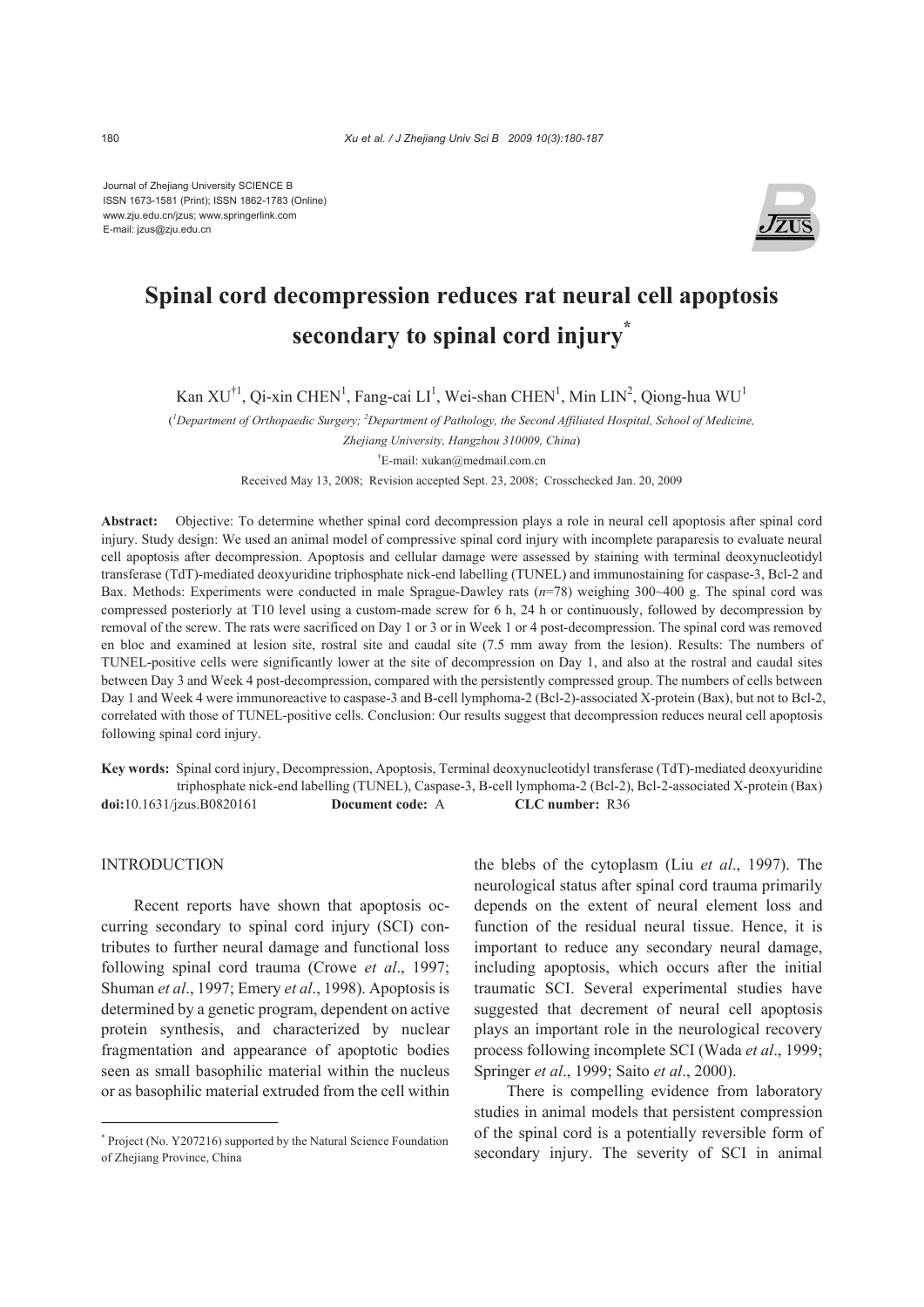models is related to the force and duration of compression, displacement, impulse, and kinetic energy (Dolan *et al*., 1980; Guha *et al*., 1987; Panjabi, 1987; Turker *et al*., 2005; Kasahara *et al*., 2006). Numerous experimental studies of decompression after SCI have been performed in various animal models (Aki and Toya, 1984; Nyström and Berglund, 1988; Delamarter *et al*., 1995; Carlson *et al*., 1997; Baydin *et al*., 2007). These studies have consistently shown that neurologic recovery is enhanced by early decompression, while there are few reports about the role of the decompression concerning with the dynamic change of the apoptosis after SCI.

Dimar *et al*.(1999) used the New York University (NYU) weight drop model to produce thoracic SCI in rats and an epidural spacer placed adjacent to the contusion to mimic the effect of persisting compression. Neurologic recovery was significantly dependent on time to decompression, with significant differences seen in all experimental groups. This study provides the strongest experimental evidence to date of a clear beneficial effect of spinal cord decompression after SCI. It is not so easy to control the spacer in the right position above the dura matter. So, another new mechanical compressive model should be established in order to observe the histopathology after the spinal cord decompression.

To investigate the neural cell apoptosis after decompression, we extended these studies by examining the histopathological effect of spinal cord compression and decompression in a rat model. Thus, in the present experimental study, we used a rat SCI model with acute spinal cord compression/ decompression to investigate the dynamic changes in the populations of terminal deoxynucleotidyl transferase (TdT)-mediated deoxyuridine triphosphate (dUTP) nick-end labelling (TUNEL)-, caspase-3-, B-cell lymphoma-2 (Bcl-2)- and Bcl-2-associated X-protein (Bax)-positive cells, representing apoptotic cells, within the spinal cord after compression/ decompression.

## MATERIALS AND METHODS

#### **Experimental animals and surgical preparation**

The experimental study was conducted in 78 Sprague-Dawley rats weighing  $300~400$  g  $[(350±30)$  g]. Following anaesthesia by an intraperitoneal injection of sodium pentobarbiturate (0.05 mg/g body weight), the rats were fixed prone on a surgical table. A limited laminectomy was performed at T10 level to expose the dura mater and the spinal cord, using a microairtome under a surgical microscope without damaging the spinal cord. A custom-made mini-screw (2 mm in diameter, 2 mm long, with a flat and smooth screw tip) was screwed slowly and vertically on the midline spinal cord for 1-mm depth through the dura mater (Fig.1a). The rats were then divided into three subgroups: Group A (*n*=24), decompression at 6 h after compression; Group B (*n*=24), decompression at 24 h after compression; Group C (*n*=24), persistent compression. Following the compression, the surgical wound was closed. In Groups A and B, 6 and 24 h later, respectively, the rats were re-anaesthetised to remove the screw inserted into the spinal cord. The wound was sutured in layers, while in rats of Group C, the screw was kept on the dura mater for persistent compression. The remaining six rats that suffered from the laminectomy at the same level served as controls (*n*=6). The animal was then allowed to



**Fig.1 A schematic drawing of the mechanical compressive SCI animal model. (a) A custom-made mini-screw applied for the compression of the spinal cord through the dura mater, vertically and dorsally until 1 mm of the screw tip is inserted; (b) The transverse sections prepared at the lesion center, 7.5 mm rostral and caudal from the center**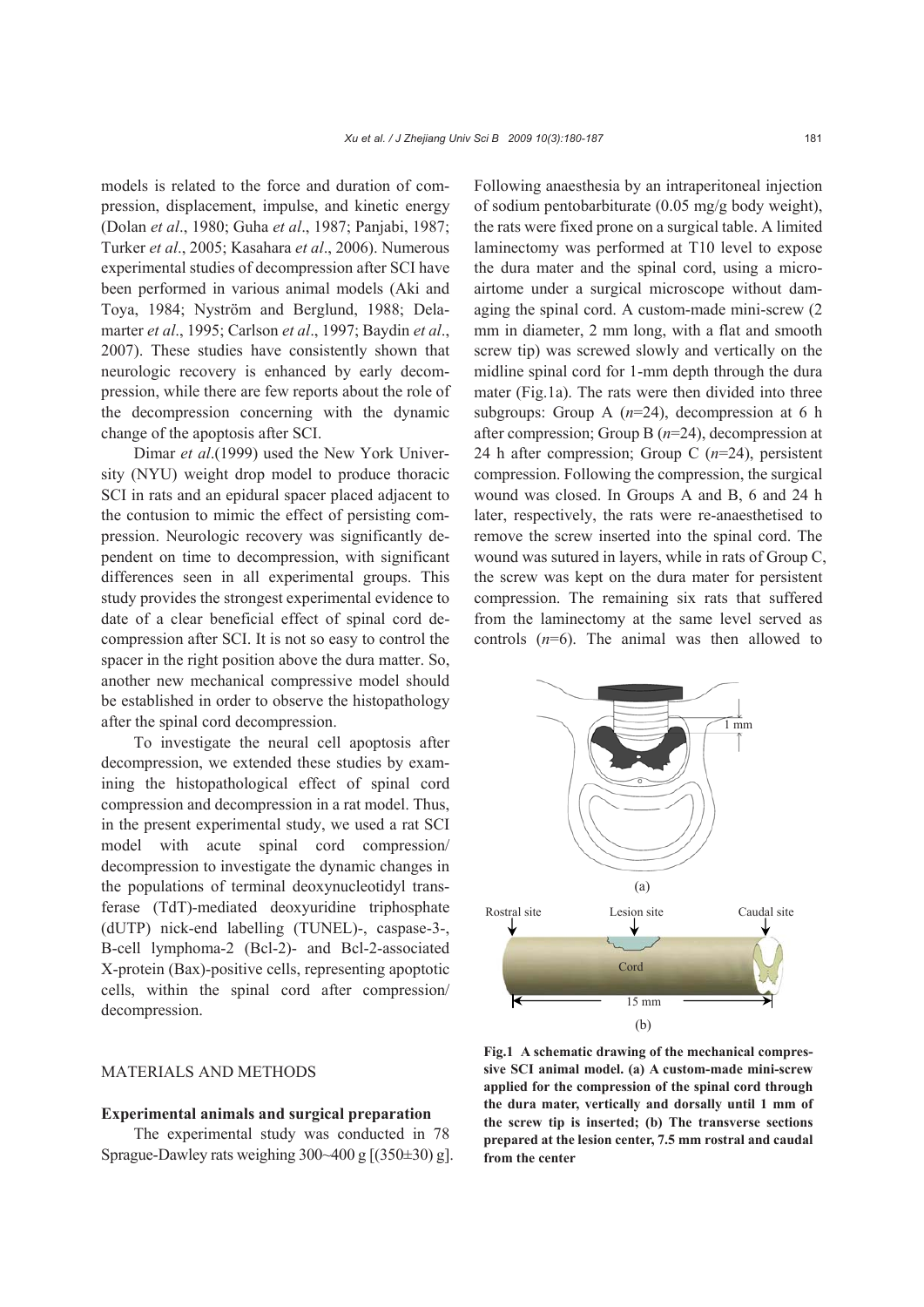recover from anaesthesia and housed under a 12 h-12 h light-dark cycle in a bio-clean room with free *per os* access to water and food.

All surgeries and animal care strictly followed the Guidelines and Policies for Rodent Survival Surgery of the University (School of Medicine, Zhejiang University, China).

#### **Immunohistochemical studies**

Rats that were subjected to decompression and persistent compression were anaesthetised and then sacrificed on Day 1 or 3, or in Week 1 or 4 (*n*=6 at each time interval) using intracardiac perfusion with normal saline followed by 4% (w/v) paraformaldehyde in phosphate buffered saline (PBS) at pH 7.4. For histological evaluation, a 15-mm spinal cord segment with the site of injury at its centre was cut and placed overnight in the same fixative in a refrigerator at 4 °C, and further embedded in paraffin. Transverse sections (4 μm thick) were serially prepared from the lesion centre, 7.5 mm rostral and caudal from the centre (Fig.1b).

#### **TUNEL staining**

Paraffin-embedded cord sections were deparaffinized in two changes of xylene for 5 min each. The sections were rinsed sequentially in 100%, 95% and 75% ethanol before being incubated with 20 g/ml proteinase K (Roche Applied Science, Penzberg, Germany) for 5 min to strip off nuclear proteins. TUNEL was performed using in situ cell death detection kit (Lot No. 1-684-817, Roche Applied Science, USA). After rinsing in PBS twice for 10 min, the area around the sample was dried, and the sections were incubated with the TUNEL reaction mixture for 60 min at 37 °C in a humidified atmosphere in the dark. The slides were rinsed three times in PBS to stop the reaction. The sections were colorized with horseradish peroxidase after incubation with a secondary anti-fluorescein-peroxidase-conjugate (Converter-peroxidase) in a humidified chamber for 30 min at 37 °C, and then the sections were counterstained with haematoxylin.

#### **Caspase-3, Bcl-2, and Bax staining**

The paraffin-embedded spinal cord sections were deparaffinized using a standard procedure described above before rinsing in PBS three times for 10 min. After aspirating the excess liquid from the slides, the sections were incubated for 10 min in  $0.1\%$  (w/v) hydrogen peroxidase in methanol to quench endogenous peroxidase activity. The slides were rinsed twice in PBS each for 5 min and then incubated in normal non-specific goat serum for 10 min at room temperature, followed by overnight incubation with primary antibodies (caspase-3, Bcl-2, and Bax; Santa Cruz Biotechnology, Santa Cruz, CA, USA) at 4 °C. The sections were then rinsed in PBS three times each for 5 min, incubated with biotin-conjugated secondary antibody for 30 min, again rinsed in PBS for three times each for 5 min, and incubated with avidin biotin enzyme reagent for 30 min. The sections were colorized with 3,3′-diaminobenzidine tetrahydrochloride in PBS at pH 7.4 containing  $0.01\%$  (v/v)  $H<sub>2</sub>O<sub>2</sub>$ , immersed in PBS to stop the reaction when the desired stain intensity appeared, counterstained with haematoxylin, and mounted according to the standard procedures.

## **Neural cell count**

Three individuals including a pathologist not participating in the study counted the number of neural cells labelled by TUNEL staining in the posterior column (pc), lateral column (lc), anterior column (ac), anterior horns (ah), and posterior horns (ph) at three axial levels: Site a, the level 7.5 mm rostral to the centre of the lesion site; Site b, the centre of the lesion site; and Site c, the level 7.5 mm caudal to the centre of the lesion site. All sections were examined under an Olympus BX51 microscope (Olympus, Tokyo, Japan) and photographed by a DP11 digital camera (Olympus). The number of positive cells in white matters (WM) was calculated as the sum of pc, lc and ac, and in grey matters (GM) as the sum of ah and ph, respectively.

#### **Statistical analysis**

Data are expressed as mean±*SD*. The numbers of positive cells in the WM and GM were compared among the three experimental groups (decompression at 6 h, 24 h and persistent compression) using one-way analysis of variance (ANOVA) (Bonferroni's method) with the SPSS 11.0 version software on an IBM Thinkpad 2672GCC computer (Armonk, NY, USA). Differences were considered statistically significant at the level of *P*<0.05.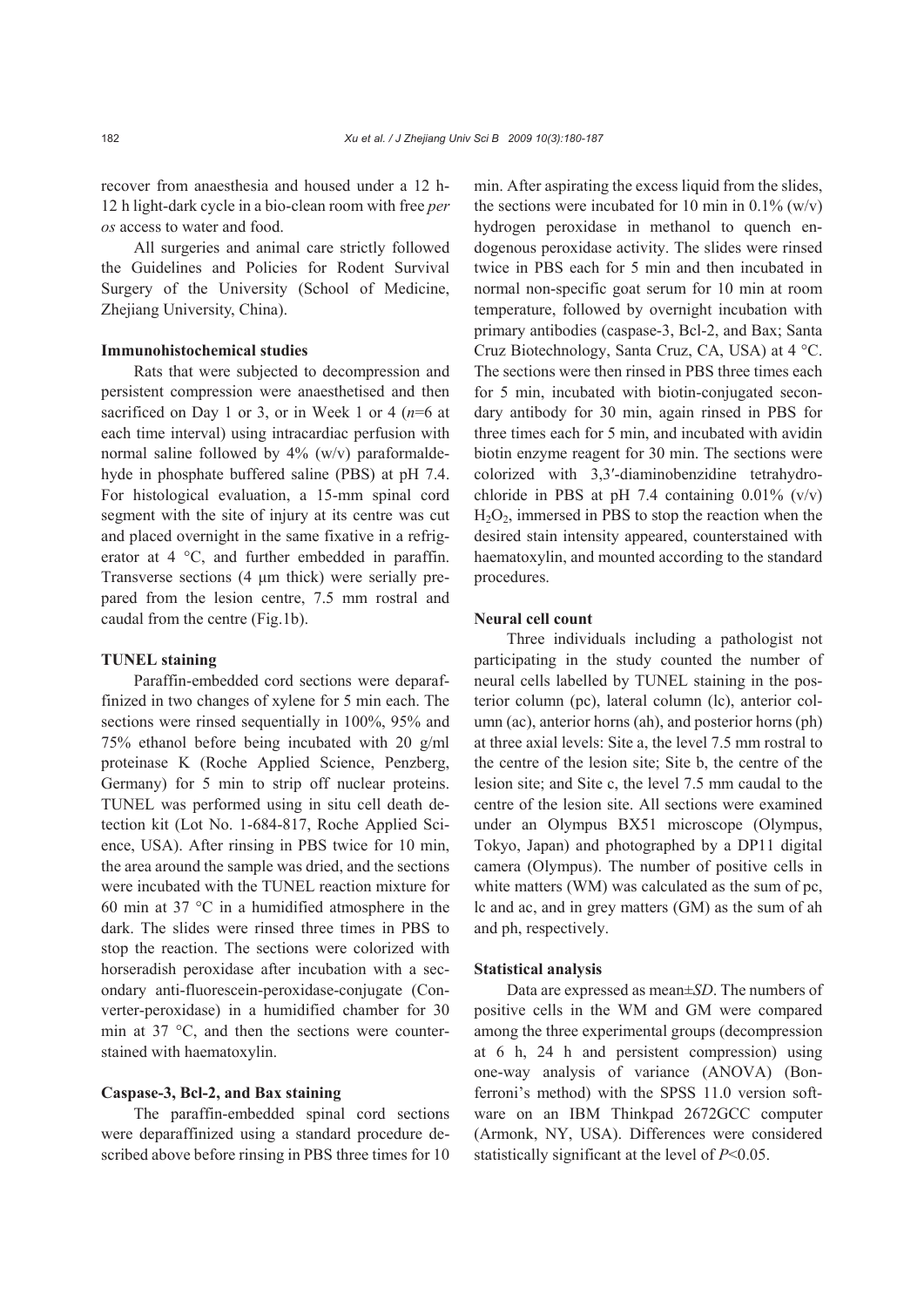### RESULTS

#### **Histopathology of the sham controls**

There were no histopathological abnormalities in sham-operated rats. The TUNEL-, caspase-3-, Bcl-2 and Bax-positive cells were sparse in both the GM and the WM. The topographic distribution of these cells was similar at the rostral site (Site a), lesion center (Site b) and caudal site (Site c).

#### **Topographic distribution of TUNEL-positive cells**

Fig.2 shows that the changes in the distribution of TUNEL-positive cells at Sites a, b and c from Day 1 to Week 4 after decompression in Groups A, B and C. In general, there were some similar changes among these three groups. The number of TUNEL-positive cells increased on Day 1 after decompression at Site b, but there were only a few such cells at Sites a and c at that time. From Day 3 to Week 4 after decompression, the number of TUNEL-positive cells decreased gradually at Site b, while they tended to increase at Sites a and c in the WM of all three groups. The peak numbers of TUNEL-positive cells in GM area at Site b were noted on Day 1 after decompression, while the peak numbers of TUNEL-positive cells in WM at Sites a and c were in Week 1 after decompression. In Week 4 after decompression, the TUNEL-positive cells were still detected at all the three sites in all the three groups but their numbers decreased. We also found that the number of the TUNEL-positive cells in the sham controls was so small, so we did not put them into the statistical analysis.

On Day 1 after decompression, a significant decrease of TUNEL-positive cells was observed at WM and GM areas of Site  $\mathfrak b$  ( $P=0$ ), and a significant reduction of these cells was still noted at this site on Day 3 post-decompression, and especially by 6 h after decompression  $(P=0.03)$ . On the other hand, a significant decrease of TUNEL-positive cells was observed at WM and GM areas at Site c (*P*=0.01). In Week 1 after decompression, a significant reduction of TUNEL-positive cells was still noted at Site b (*P*=0.02), while a significant decrease of these cells was observed in the WM of the peripheral sites, especially by 6 h after decompression (*P*=0 at Site a; *P*=0.01 at Site c). In Week 4 after decompression, a significant reduction of TUNEL-positive cells was observed at Site b (*P*=0.02), as well as at Sites a (*P*=0.01) and c (*P*=0.03) (Fig.3).

#### **Caspase-3, Bcl-2 and Bax immunohistochemistry**

We also stained the spinal cord tissues for caspase-3, Bcl-2 and Bax to confirm the TUNEL findings. Changes in immunoreactivity were examined in the GM between Day 1 and Week 4 after injury. In general, the numbers of caspase-3- and Bax-positive cells were similar to those of TUNEL-positive cells. In contrast, a reverse pattern was found with regard to the number of Bcl-2-positive cells. Fig.4 shows a typical example of staining for TUNEL, caspase-3,



**Fig.2 Topographic distribution of TUNEL-positive cells. This figure shows the topographic distribution of TUNEL-positive cells on Day 1 (a) and Day 3 (b), and in Week 1 (c) and Week 4 (d) after decompression at the rostral, lesion and caudal sites of the spinal cord. Data are mean±***SD***. \*** *P***<0.05**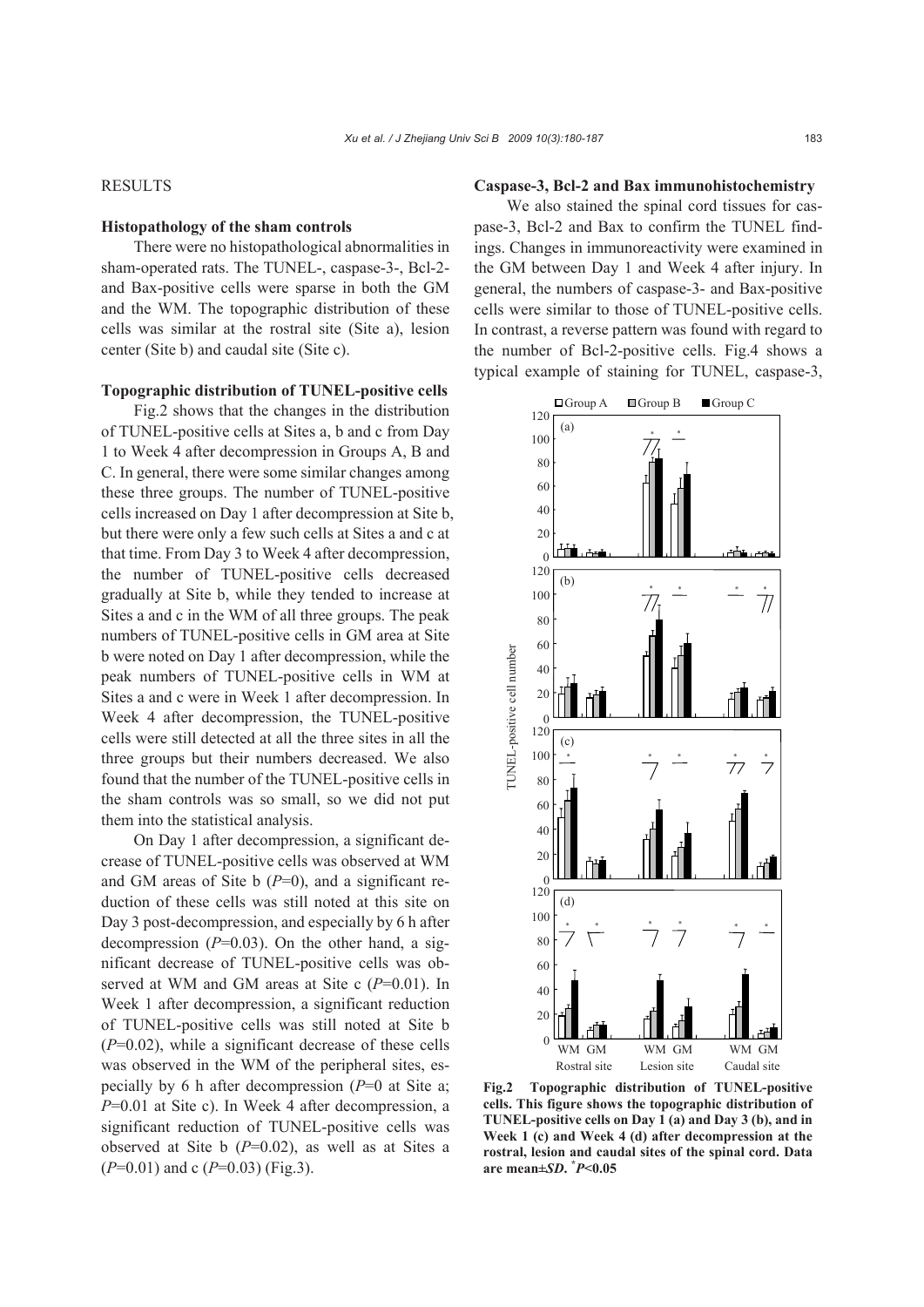

200 μm

**Fig.3 Photomicrographs of the TUNEL-positive cells of three different groups at the rostral site. This figure showing significant decrement in the number of TUNEL-positive cells at a spinal cord level rostral to the lesion site (TUNEL staining). (a) Group A (decompression at 6 h after compression); (b) Group B (decompression at 24 h after compression); (c) Group C (persistent compression). Black arrow heads show the TUNEL-positive cells staining black brown in the nuclear**



**Fig.4 Representative sample of the immunohistochemical staining. Photomicrographs show TUNEL-, caspase-3-, Bcl-2- and Bax-stained cells in the anterior horn of the spinal cord at the level rostral to the site of the lesion in representative rats of Groups A, B, C, and negative control. Black arrows show the positive stained cells in Groups A, B, and C**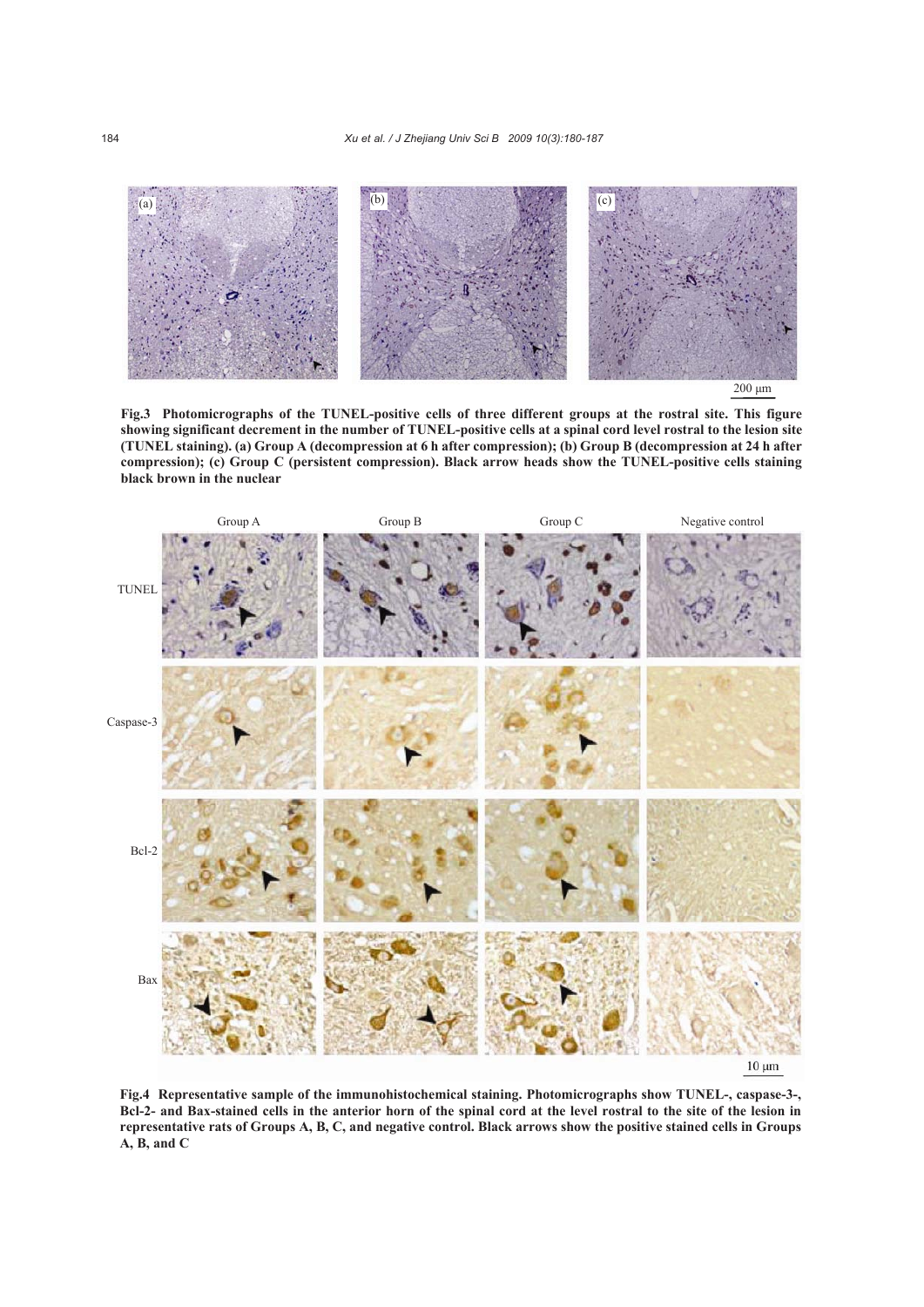Bcl-2, and Bax in Week 4 after the injury in the anterior horn of Site c of Groups A, B, and C. At that stage, the numbers of TUNEL-, caspase-3-, and Bax-positive cells were significantly lower in Groups A and B than in Group C. However, the numbers of Bcl-2-positive cells were significantly higher in Groups A and B.

### DISCUSSION

## **Apoptosis in traumatic spinal cord injury**

Recent studies have shown that apoptosis plays an important role in determining neurological outcome following SCI (Crowe *et al*., 1997; Emery *et al*., 1998). It is well known that neural cell loss in SCI occurs both at the time of injury and secondarily over a period of days to weeks after the traumatic event. Neuronal cell death occurs mainly by necrosis; however, it continues throughout a much more extensive axial section in the spinal cord WM for a period of up to several weeks in a process referred as secondary injury (Katoh *et al*., 1996; Crowe *et al*., 1997; Liu *et al*., 1997; Springer *et al*., 1999; Saito *et al*., 2000). In these studies, visible signs of oligodendrocyte apoptosis appear within 24 h and continue for at least 3 weeks after injury. A histological study of human SCI reported the existence of apoptotic oligodendrocytes from 3 h to at least 8 weeks after the injury (Emery *et al*., 1998).

In the present study, we investigated apoptosis with special references to cellular morphology, nuclear chromatin staining with the TUNEL method, and immunoreactivity of three apoptosis-related proteins (caspase-3, Bcl-2, and Bax). We found that on Days 1 and 3 after spinal cord injury, the number of TUNEL-positive cells was high at the lesion site, whereas only a few of these cells were found at the sites rostral and caudal to the lesion. However, in Week 1 after injury, the number of TUNEL-positive cells decreased at the lesion site, but increased at the peripheral sites. In Week 4 post-SCI, the number of TUNEL-positive cells diminished at the rostral and caudal sites especially in the WM. These findings are in agreement with those of previous studies (Li *et al*., 1996; Liu *et al*., 1997), reflecting the natural history of the pathophysiology of SCI, and suggest that

changes in the number of TUNEL-positive cells during SCI are related to apoptosis. The process of apoptosis is complex and involves the upregulation of numerous key molecules (Springer *et al*., 1999). Therapeutic benefits may be achieved by inhibiting such upregulation to prevent apoptosis.

# **Apoptosis secondary to spinal cord injury and effect of decompression**

It is still not clear whether decompression surgery reduces neural cell apoptosis secondary to SCI. In the present study, we found that the number of TUNEL-positive cells in the lesion site was significantly reduced by decompression on Day 1 and Day 3, and in Week 1 and Week 4 after injury, compared with that of persistently-compressive group. Moreover, on Day 3 and in Week 1 and Week 4 after injury, the numbers of TUNEL-positive cells at the rostral and caudal sites were significantly lower in the spinal cord decompressed rats compared with that of the persistently-compressed rats. These findings suggest that decompression surgery suppresses the onset of neural cell apoptosis secondary to SCI. However, a serious drawback of TUNEL staining is that not all TUNEL-positive cells are apoptotic cells; DNA fragmentation also occurs in accidental cell death process. Thus, we studied caspase-3, Bcl-2 and Bax immunoreactivities in the GM. Our results confirm that the immunoreactivities of caspase-3 and Bax correlated with the changes noted in TUNEL-positive cells, indicating that the observed cellular changes reflect apoptosis of neural cells.

The genetic and environmental factors that trigger neuronal apoptosis may be different in various physiological and pathological settings. The biochemical alterations that occur during the early stages of apoptosis may induce mitochondrial dysfunction either directly or indirectly. The Bcl-2 family of proteins includes both pro- and anti-apoptotic members (Pellegrini and Strasser, 1999). The best-studied anti-apoptotic member in neurons is Bcl-2, and pro-apoptotic members include Bax- and Bclassociated death promoter. Previous studies showed that overexpression of Bcl-2 in cell cultures and in transgenic mice increases resistance of neurons to death induced by excitotoxic, metabolic and oxidative insults relevant to stroke and other disorders (Martinou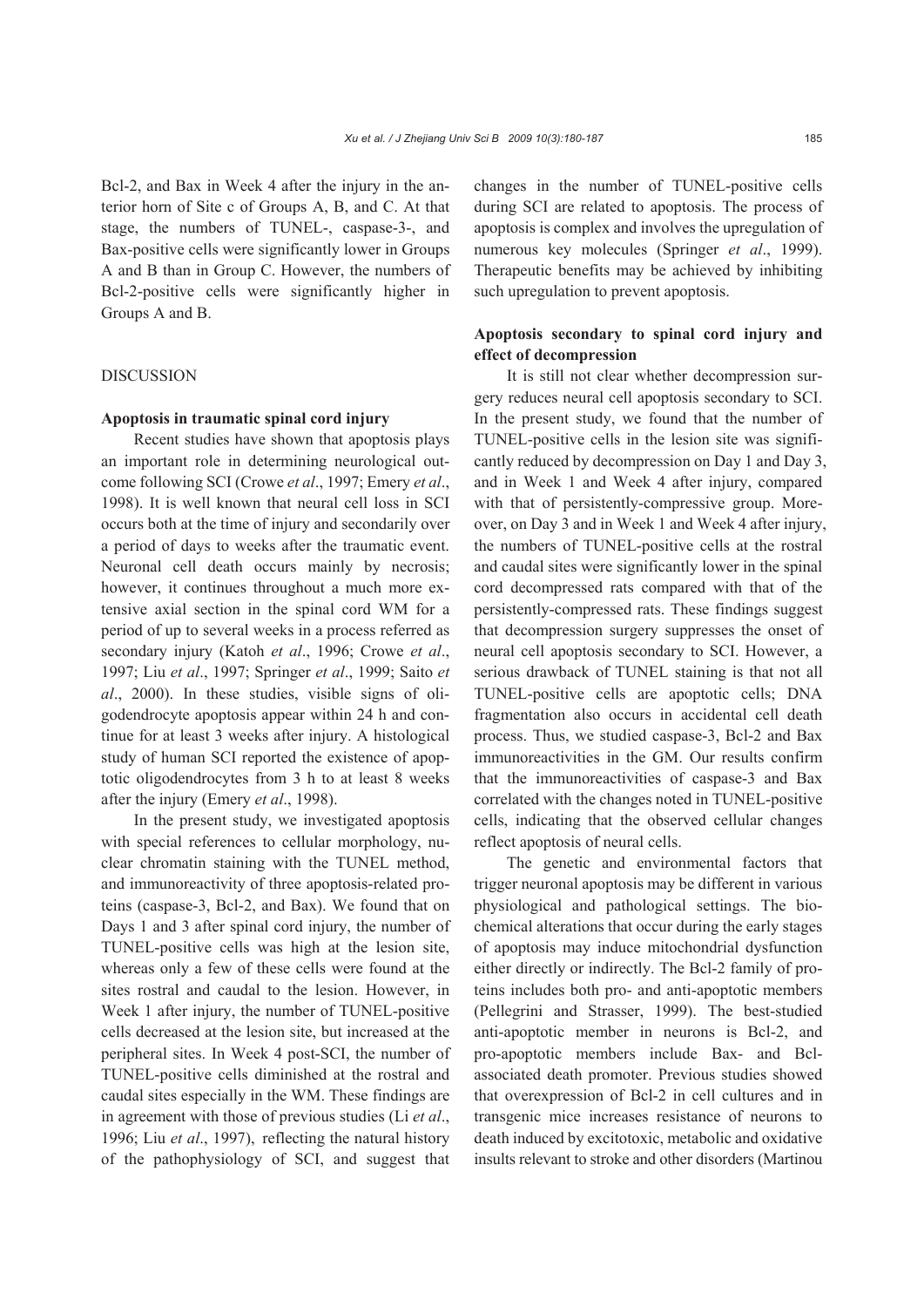*et al*., 1994). Conversely, neurons lacking Bax are protected against apoptosis (White *et al*., 1998). Other mechanisms that regulate the early stages of apoptosis include various caspases, the prostate apoptosis response-4 protein and telomerase. Some caspases are activated during the early phase of apoptosis, such as caspase-3. Activation of caspase-3 enhances the cleavage of DNA, nuclear lamins, cytoskeletal components and proteins that inhibit apoptosis (Hengartner, 2000).

While several mechanisms could explain the effect of decompression on the recovery of SCI, we demonstrated in the present study that decompression results in reduction of TUNEL-positive cells following SCI, especially in the early period following decompression (6 h). This decompression-related mechanism might positively improve the clinical outcome after SCI.

#### **CONCLUSION**

The beneficial effects of decompression of the mechanically-injured spinal cord may reflect, at least in part, changes in the apoptotic cell population at the site of the lesion. Surgical decompression may have favourable effects on the outcome of SCI by reducing the number of apoptotic cells at the lesion site as well as the surrounding areas.

#### **References**

- Aki, T., Toya, S., 1984. Experimental study on changes of the spinal-evoked potential and circulatory dynamics following spinal cord compression and decompression. *Spine*, **9**(8):800-809. [doi:10.1097/00007632-198411000- 00006]
- Baydin, A., Cokluk, C., Aydin, K., 2007. A new minimally invasive experimental spinal cord injury model in rabbits. *Minim. Invasive Neurosurg.*, **50**(3):170-172. [doi:10. 1055/s-2007-985375]
- Carlson, G.D., Minato, Y., Okada, A., Gorden, C.D., Warden, K.E., Barbeau, J.M., Biro, C.L., Bahnuik, E., Bohlman, H.H., Lamanna, J.C., 1997. Early time-dependent decompression for spinal cord injury: vascular mechanisms of recovery. *J. Neurotrauma*, **14**(12):951-962. [doi:10. 1089/neu.1997.14.951]
- Crowe, M.J., Bresnahan, J.C., Shuman, S.L., Masters, J.N., Beattie, M.S., 1997. Apoptosis and delayed degeneration after spinal cord injury in rats and monkeys. *Nat. Med.*, **3**(1):73-76. [doi:10.1038/nm0197-73]
- Delamarter, R.B., Sherman, J., Carr, J.B., 1995. Pathophysiology of spinal cord injury: recovery after immediate and delayed decompression. *J. Bone Joint Surg. Am*., **77**(7): 1042-1049.
- Dimar, J.R., Glassman, S.D., Raque, G.H., Zhang, Y.P., Shields, C.B., 1999. The influence of spinal canal narrowing and timing of decompression on neurologic recovery after spinal cord contusion in a rat model. *Spine*, **24**(16):1623-1633. [doi:10.1097/00007632-199908150- 00002]
- Dolan, E.J., Tator, C.H., Endrenyi, L., 1980. The value of decompression for acute experimental spinal cord compression injury. *J. Neurosurg.*, **53**(6):749-755.
- Emery, E., Aldana, P., Bunge, M.B., Puckett, W., Srinivasan, A., Keane, R.W., Bethea, J., Levi, A.D., 1998. Apoptosis after traumatic human spinal cord injury. *J. Neurosurg.*, **89**(6):911-920.
- Guha, A., Tator, C.H., Endrenyi, L., Piper, I., 1987. Decompression of the spinal cord improves recovery after acute experimental spinal cord compression injury. *Paraplegia*, **25**(4):324-339.
- Hengartner, M.O., 2000. The biochemistry of apoptosis. *Nature*, **407**(6805):770-776. [doi:10.1038/35037710]
- Kasahara, K., Nakagawa, T., Kubota, T., 2006. Neuronal loss and expression of neurotrophic factors in a model of rat chronic compressive spinal cord injury. *Spine*, **31**(18): 2059-2066. [doi:10.1097/01.brs.0000231893.21964.f2]
- Katoh, K., Ikata, T., Katoh, S., Hamada, Y., Nakauchi, K., Sano, T., Niwa, M., 1996. Induction and its spread of apoptosis in rat spinal cord after mechanical trauma. *Neurosci. Lett.*, **216**(1):9-12. [doi:10.1016/0304-3940 (96)12999-2]
- Li, G.L., Brodin, G., Farooque, M., Funa, K., Holtz, A., Wang, W.L., Olsson, Y., 1996. Apoptosis and expression of Bcl-2 after compression trauma to rat spinal cord. *J. Neuropathol. Exp. Neurol.*, **55**(4):280-289. [doi:10.1097/ 00005072-199603000-00003]
- Liu, X.Z., Xu, X.M., Hu, R., Du, C., Zhang, S.X., McDonald, J.W., Dong, H.X., Wu, Y.J., Fan, G.S., Jacquin, M.F., *et al*., 1997. Neuronal and glial apoptosis after traumatic spinal cord injury. *J. Neurosci*., **17**(14):5395-5406.
- Martinou, J.C., Dubois-Dauphin, M., Staple, J.K., Rodriguez, I., Frankowski, H., Missotten, M., Albertini, P., Talabot, D., Catsicas, S., Pietra, C., 1994. Overexpression of Bcl-2 in transgenic mice protects neurons from naturally occurring cell death and experimental ischemia. *Neuron*, **13**(4):1017-1030. [doi:10.1016/0896-6273(94)90266-6]
- Nyström, B., Berglund, J.E., 1988. Spinal cord restitution following compression injuries in rats. *Acta Neurol. Scand.*, **78**(6):467-472. [doi:10.1111/j.1600-0404.1988. tb03689.x]
- Panjabi, M.M., 1987. Experimental spinal cord trauma: a biomechanical viewpoint. *Paraplegia*, **25**(3):217-220.
- Pellegrini, M., Strasser, A., 1999. A portrait of the Bcl-2 protein family: life, death, and the whole picture. *J. Clin.*